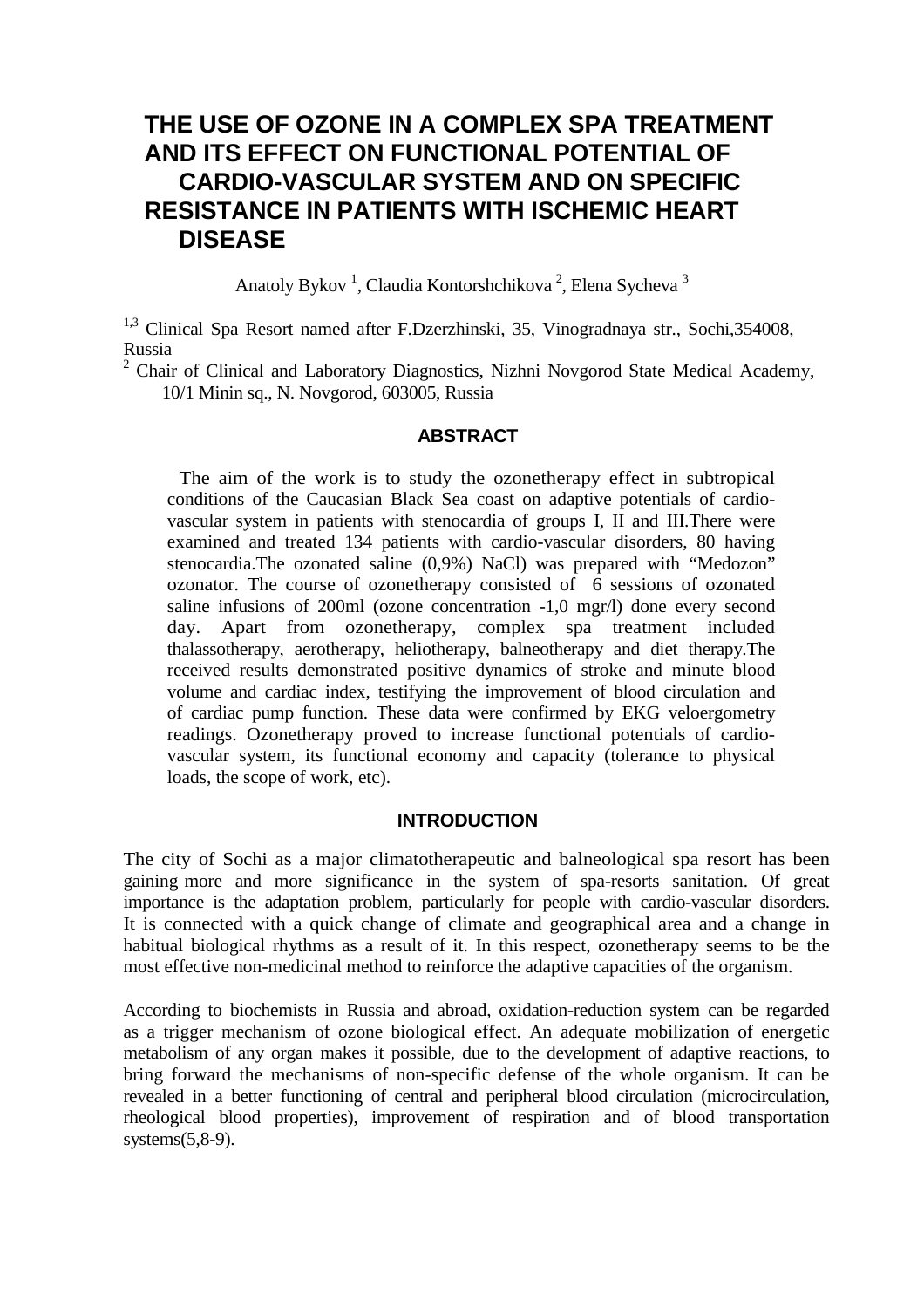In the Medical Academy of Nizhni Novgorod there have been developed and approved a method of ozonetherapy for patients with ischemic heart disease. It consists of 5-7 sessions, done every other day, of intravenous infusions of ozonated saline (200ml with ozone concentration - 1mg/l)

The aim of work is to estimate the clinical efficacy and changes in the non-specific resistance in patients with ischemic heart disease in a course of complex spa treatment.

## **MATERIAL AND METHODS**

77 patients with a stable angina on exertion of I -II-III functional class underwent a traditional spa treatment (climatotherapy, dietotherapy, hydrotherapy, balneotherapy, kinesitherapy, physiotherapy, medication - if necessary) in combination with ozonetherapy. 134 patients examined in dynamics were divided into two groups. The main group of 80 patients was on a complex spa treatment, combined with ozonetherapy. The control group of 54 patients received a traditional complex spa treatment.

All patients had a complex medical examination before and after the treatment. It included:

- 1) Сlinical blood analysis and indices of non-specific adaptive reactions of the organism according to L.Garkavi (2) . The method is based on the fact that neuroendocrinal, immune and metabolic disorders connected with specific adaptive reactions are reflected in the morphological contest of "white" blood. The type of the reaction can be determined by the percentage of lymphocytes in leukocytic formula. The rest elements and the total number of leukocytes, being additional signs of the reaction, reflect the harmony in subsystems functioning, the level of reactivity and the rate of disbalance.
- 2) Oxygen metabolism kinetics test, based on the method of transcutaneous polarography, done with the use of "HUMARES' TM 300 T equipment. To assess the kinetics of oxygen metabolism in tissues we make a regionary ischemia test. It allows temporarily to exclude some part from the circulation and measure separately the process of oxygen delivery and oxygen consumption. The method can evaluate the rate of oxygen consumption, the state of microcirculation, the balance of oxygen in the intercellular space and to reveal functional energetic potential of cells as well as aerobic/anaerobic ratio. The assessment of oxygen metabolism kinetics is done according to the following parameters: oxygen tension in blood (TcPO<sub>2</sub>), oxygen exhaustion time (OET),  $\frac{1}{2}$  of oxygen exhaustion time (½OET), constant of oxygen absorption rate (OARC) and of oxygen reduction rate (ORRC), critical concentration of oxygen (OCC), time of aerobic processes (APT) and of anaerobic processes (AnPT), coefficient of anaerobic glycolysis activity (AnGAC), coefficient of oxygen reserves (ORC).
- 3) Electrocardiograms taken with FCP 4101 "Fukuda Denshi" electrocardiograph) Japan).
- 4) Estimation of hemodynamics with tetrapolar thoracic rheography.
- 5) Veloergometric test with gradually increasing loads using "Анкар-131"device (Taganrog, ). Initial stage power was 50 W with additional 25 W every 3 minutes for women and with additional 50W -for men.
- 6) Psychodiagnostics with the use of Tailor's personal questionnaire, modified by T.Nemchin.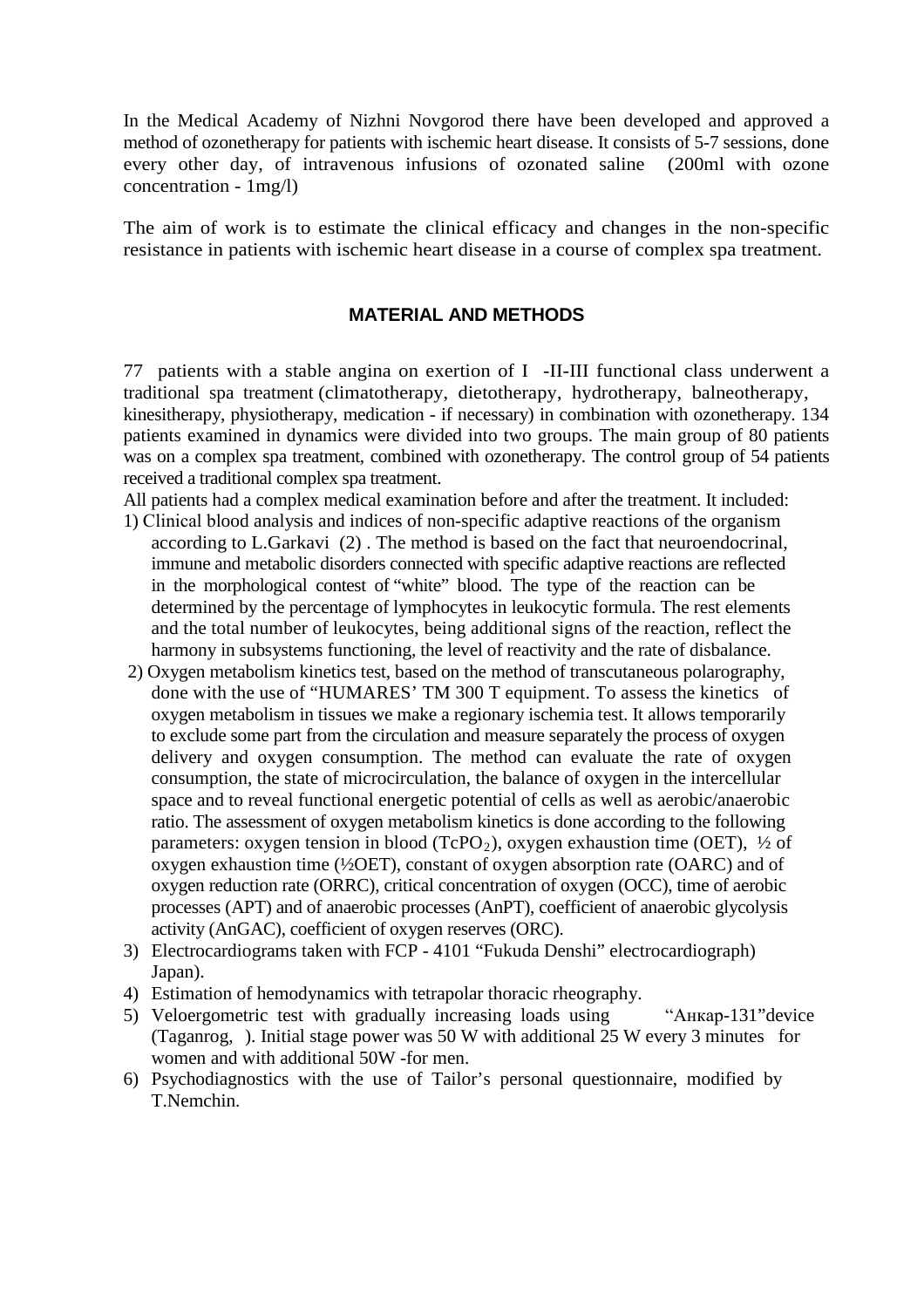#### **RESULTS AND MEASUREMENTS**

All patients before and after the treatment were asked to fill in a questionnaire concerning their main complaints.

The received clinical results on completing the treatment course combined with ozonetherapy show the improvement of general condition ( eliminating or significant relieving pain syndrome and breathlessness, stabilization of arterial pressure, taking lower doses or discontinuance of taking medicine, normalization of sleep, stabilization of psycho-emotional state, increase in capacity for work and in tolerance for physical loads, less fits of headaches and of rhythm regularity, of tachycardia).

| Complaints                               | Traditional group |       | Control group |       |
|------------------------------------------|-------------------|-------|---------------|-------|
|                                          | <b>Before</b>     | After | before        | After |
|                                          | $\%$              | $\%$  | $\%$          | $\%$  |
| Cardiac pains in angina                  | 50,7              | 18,2  | 52,1          | 27,1  |
| Cardialgias of non-                      |                   |       |               |       |
| angina origin                            | 44,2              | 28,6  | 43,8          | 33,3  |
| <b>Breathlessness</b>                    | 62,2              | 27,5  | 53,6          | 42,9  |
| Accelerated heartbeats                   | 41,9              | 21,6  | 32,1          | 21,4  |
| Headaches,<br>dizziness,                 |                   |       |               |       |
| ear noise                                | 14,9              | 2,7   | 14,3          | 7,1   |
| Sleep disturbances                       | 50,0              | 17,6  | 57,1          | 35,7  |
| Fatigue                                  | 82,4              | 24,3  | 75,0          | 39,3  |
| Irritability                             | 71,6              | 20,3  | 67,9          | 42,9  |
| Meteolability                            | 85,1              | 31,1  | 85,7          | 57,1  |
| Use of nitrates and other<br>medications | 21,6              | 9,5   | 10,7          | 7,1   |

Table I. Dynamics of Clinical Condition before and after the Treatment according to Patients' Complaints

The efficiency of treatment after the course of ozonetherapy was estimated by the patients in the following way:

"Significant improvement"- complete elimination of symptoms- was indicated by 28.5%;

"Improvement"- 50% reduction of symptoms-by 48,1%;

"Satisfactory" - 25% reduction of symptoms -by 22%

"Unsatisfactory" - no improvement in patient's condition or feeling worse - by 1.2%.

Analysis of non-specific adaptive reactions before and after the course of ozonetherapy showed that the group of patients with initial reactions of quiet or increased activation of high levels of reactivity (37 patients) had no dynamics. The rest of the patients passed to the reactions of high levels training and reactions of high and medium levels activation. The latter are considered to be non-specific basis of the normal range. They were 63.51% and 94.60% before and after the course of treatment respectively. Only one patient stayed in the stage of peractivation reaction. It might be explained by severity of his disease, individual features of adaptive processes and by a short period of spa treatment.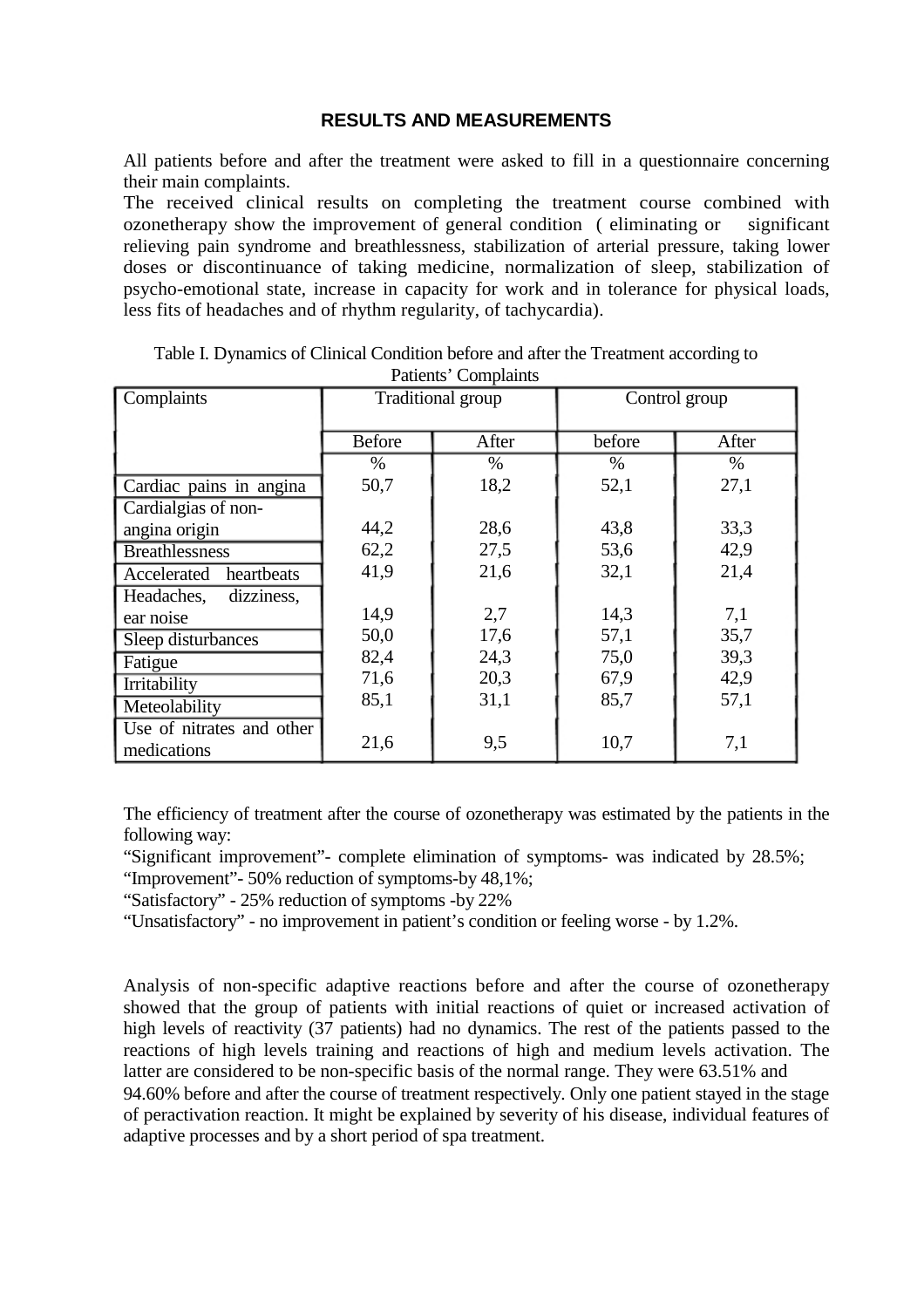| <b>Adaptation reactions</b> | Levels of<br>Reactivity | The main group |       |
|-----------------------------|-------------------------|----------------|-------|
|                             |                         | before         | After |
|                             |                         | $\%$           | %     |
| Increased and quiet         | High                    | 32,43          | 68,92 |
| activation                  | Medium                  | 17,57          | 9,46  |
|                             | Low and very low        | 14,87          | 2,70  |
| Training                    | High                    | 13,51          | 16,22 |
|                             | Medium                  | 9,46           | 1,35  |
|                             | Low and very low        |                |       |
| Peractivation               |                         | 8,1            | 1,35  |
| <b>Stress</b>               |                         | 4,06           |       |
| Total                       |                         | 100            | 100   |

Table II. General Adaptive Patients'Reactions before and after the Treatment

To estimate the kinetics of oxygen metabolism the patients were subdivided into three groups. The first group consisted of patients with inhibition of tissue respiration (OARC  $\leq 0.045$ ,c<sup>-1</sup>). The second group was made of patients with stimulation of tissue respiration processes (OARC>  $0.05$ ,  $c^{-1}$ ). The third group included patients with initially normal processes of tissue respiration (Table II).

It can be seen from the table that patients with OARC<0.045, initially inhibited processes of tissue respiration, after the course of ozonetherapy had reinforcement of functional potential of respiration enzymes. It became evident with significant OCC reduction. Valid reduction in OET and ½ OET data with simultaneous increase of OARC testify of normalization of oxygen utilization by body tissues. Patients with OARC> 0.05, initially stimulated processes of tissue respiration, also had normalization of oxygen consumption (valid increase of  $\frac{1}{2}$ ) OET parameter and OARC decreasing tendency*, t=* 1.9).Patients with normal OARC (0.045-0.05) showed significant ½ OET decrease with increased OARC (within normal range). It can be regarded as improvement in the processes of oxygen consumption.

## Table III.The Parameters of Oxygen Metabolism before and after the Course of **Ozonetherapy**

| <b>Index</b>                                                       | <b>Before the</b>     | After the treatment | P              |
|--------------------------------------------------------------------|-----------------------|---------------------|----------------|
|                                                                    | treatment             |                     |                |
|                                                                    | OARC < $0.045$ (n=66) |                     |                |
| Oxygen exhaustion<br>time (OET),                                   | $154,23\pm3,69$       | $131,79 \pm 3,48$   | $\leq 0.001$   |
| $\frac{1}{2}$ of oxygen<br>exhaustion time<br>$(\frac{1}{2}OET)$ , | $39,66 \pm 0,64$      | $32,64 \pm 0.53$    | $\sqrt{0.001}$ |
| Constant of oxygen<br>absorption rate<br>(OARC)                    | $0,032\pm0,001$       | $0,04\pm0,001$      | $\leq 0.001$   |
| Constant of oxygen<br>reduction rate<br>(ORRC),                    | $0,087 \pm 0,001$     | $0,096 \pm 0,001$   | >0.05          |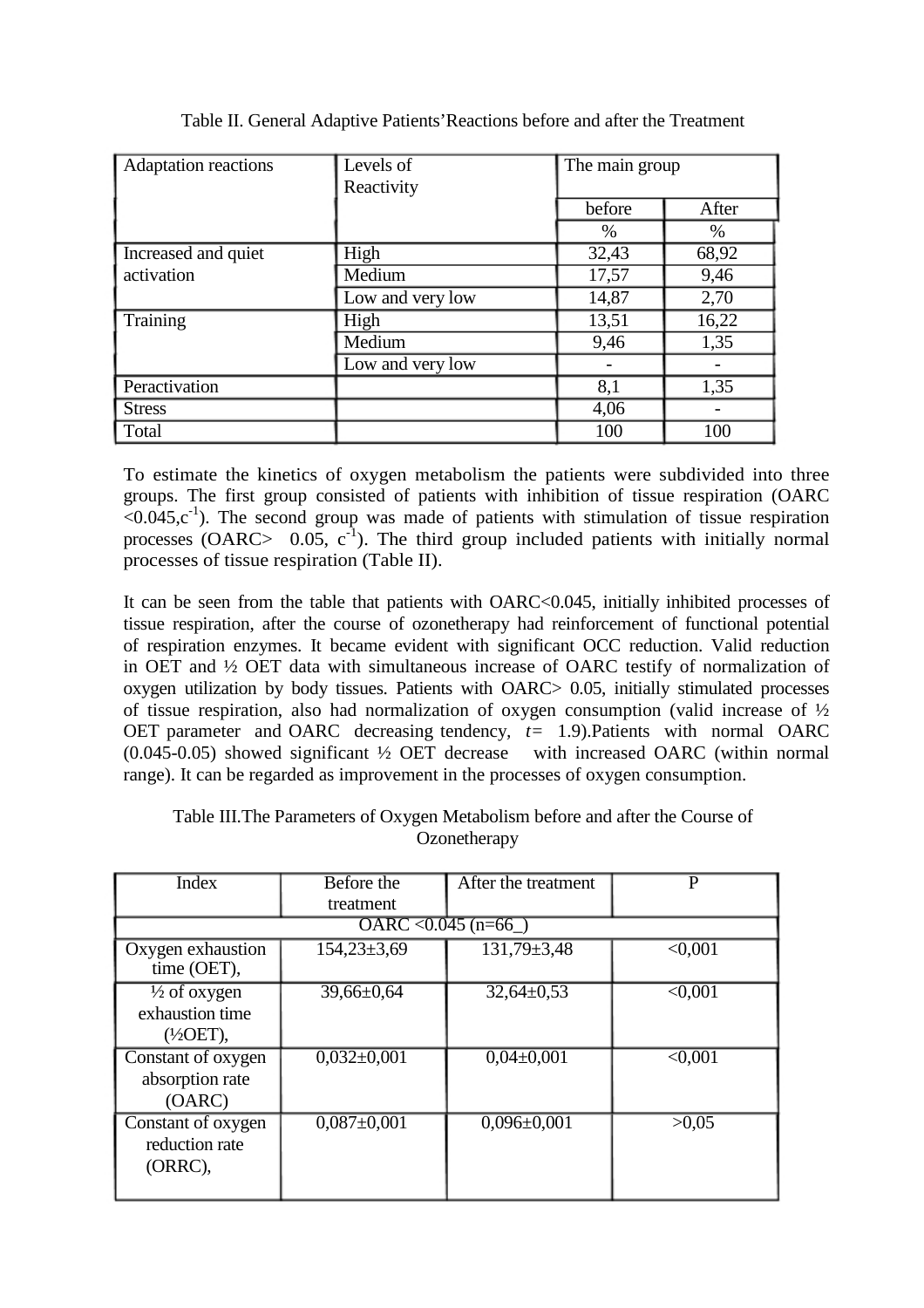| Critical                |                        |                   |                    |
|-------------------------|------------------------|-------------------|--------------------|
| concentration of        | $7,35\pm0,29$          | $6,29\pm0,33$     | < 0,001            |
|                         |                        |                   |                    |
| oxygen (OCC),           |                        |                   |                    |
| Time of aerobic         | $84,33\pm2,08$         | $74,41 \pm 2,25$  | $\sqrt{0.001}$     |
| processes (APT)         |                        |                   |                    |
| Time of anaerobic       | $67,51 \pm 2,61$       | $59,2+2,11$       | < 0,001            |
| processes (AnPT),       |                        |                   |                    |
| Coefficient of          | $0,86 \pm 0,047$       | $0,78 \pm 0,045$  | $\sqrt{0.01}$      |
| anaerobic               |                        |                   |                    |
| glycolysis              |                        |                   |                    |
| activity(AnGAC),        |                        |                   |                    |
| Coefficient of          | $3,72 \pm 0,071$       | $3,20\pm0,91$     | $\sqrt{0.001}$     |
| oxygen reserves         |                        |                   |                    |
| $(ORC)$ .               |                        |                   |                    |
|                         | $OARC$ $> 0.05$ ,      |                   |                    |
| Oxygen exhaustion       | $100,54\pm2,36$        | $109,06\pm2,77$   | < 0.05             |
|                         |                        |                   |                    |
| time (OET),             |                        |                   |                    |
| $\frac{1}{2}$ of oxygen | $22,82 \pm 0,51$       | $27,13\pm0,80$    | >0,05              |
| exhaustion time         |                        |                   |                    |
| $(\frac{1}{2}OET)$ ,    |                        |                   |                    |
| Constant of oxygen      | $0,064\pm0,001$        | $0,057 \pm 0,001$ | >0,05              |
| absorption rate         |                        |                   |                    |
| (OARC)                  |                        |                   |                    |
| Constant of oxygen      | $0,086 \pm 0,002$      | $0,093 \pm 0,001$ | >0,05              |
| reduction rate          |                        |                   |                    |
| (ORRC),                 |                        |                   |                    |
| Critical                | $5,43\pm0,41$          | $5,95 \pm 0,43$   | < 0.05             |
| concentration of        |                        |                   |                    |
| oxygen (OCC),           |                        |                   |                    |
| Time of aerobic         | $54,13\pm1,33$         | $60,04\pm1,88$    | >0,05              |
| processes (APT)         |                        |                   |                    |
| Time of anaerobic       | $53,81 \pm 3,28$       | $60,27 \pm 3,15$  | >0,05              |
| processes (AnPT),       |                        |                   |                    |
|                         |                        |                   |                    |
| Coefficient of          | $0,62\pm0,1$           | $0,69 \pm 0,08$   | $\sqrt{0.01}$      |
| anaerobic               |                        |                   |                    |
| glycolysis              |                        |                   |                    |
| activity(AnGAC),        |                        |                   |                    |
| Coefficient of          | $1,83 \pm 0,03$        | $2,00\pm0,03$     | $\overline{<}0,01$ |
| oxygen reserves         |                        |                   |                    |
| $(ORC)$ .               |                        |                   |                    |
|                         |                        |                   |                    |
|                         | $0.045$ < OARC > 0.05, |                   |                    |
| Oxygen exhaustion       | $116,95\pm2,63$        | $110,37\pm2,51$   | >0,05              |
| time (OET),             |                        |                   |                    |
| $\frac{1}{2}$ of oxygen | $27,48 \pm 0,37$       | $25,03\pm0,3$     | < 0.05             |
| exhaustion time         |                        |                   |                    |
| $(\frac{1}{2}OET)$ ,    |                        |                   |                    |
| Constant of oxygen      | $0,046 \pm 0,001$      | $0,05\pm0,002$    | $\sqrt{0.001}$     |
|                         |                        |                   |                    |
| absorption rate         |                        |                   |                    |
| (OARC)                  |                        |                   |                    |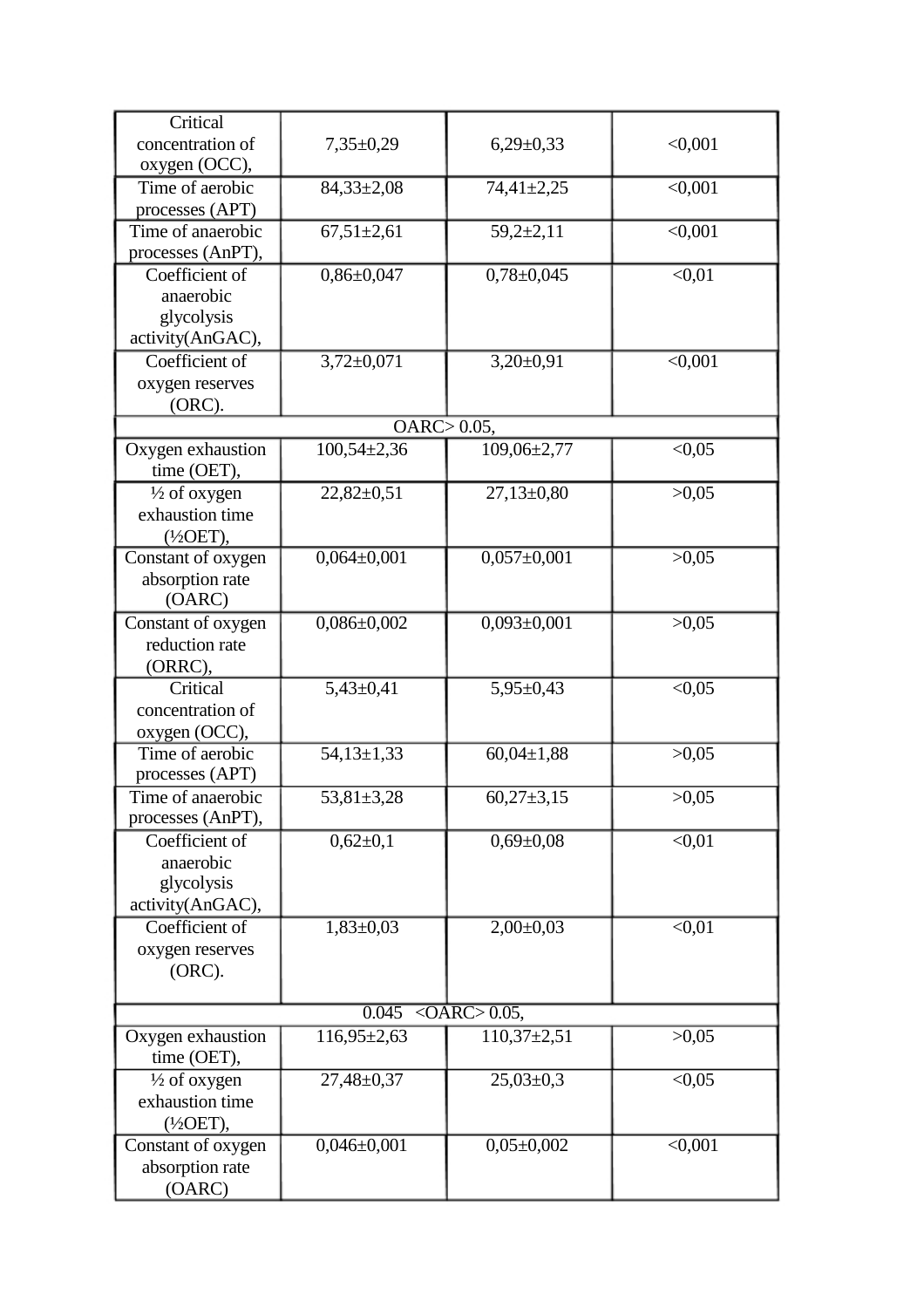| Constant of oxygen<br>reduction rate<br>$(ORRC)$ ,            | $0,084\pm0,001$  | $0,085 \pm 0,003$ | >0.05 |
|---------------------------------------------------------------|------------------|-------------------|-------|
| Critical<br>concentration of<br>oxygen (OCC),                 | $4,74\pm0,47$    | $5,39 \pm 0,44$   | >0.05 |
| Time of aerobic<br>processes (APT)                            | $61,98 \pm 1,62$ | $59,49 \pm 1,77$  | >0.05 |
| Time of anaerobic<br>processes (AnPT),                        | $56,37 \pm 2,55$ | $49,98 \pm 2,33$  | >0.05 |
| Coefficient of<br>anaerobic<br>glycolysis<br>activity(AnGAC), | $0,93\pm0,02$    | $0,89 \pm 0,04$   | >0.05 |
| Coefficient of<br>oxygen reserves<br>$(ORC)$ .                | $2,66 \pm 0,22$  | $2,68 \pm 0,24$   | >0.05 |

Estimation of central hemodynamics was done in 75 patients and is presented in Table IV. All patients were divided into three groups according to the type of hemodynamics: I-hyperkinetic (14 patients); II-eukinetic (31 patients); III -hypokinetic (30 patients). The first group was characterized by valid decrease of initially elevated stroke volume of blood, minute volume, cardiac index and left ventricle activity with the background of growing peripheral resistance. The second group showed significant improvement of all parameters within the normal range. The third group demonstrated valid stroke volume of blood, minute volume, cardiac index and left ventricle activity with the background of decreasing peripheral resistance.

Table IV.Parameters of Central Hemodynamics in Patients with Ischemic Cardiac Disease

| Parameter                                                                | Before the<br>treatment | After the treatment | P                  |  |  |
|--------------------------------------------------------------------------|-------------------------|---------------------|--------------------|--|--|
|                                                                          | Hyperkinetic type       |                     |                    |  |  |
| Real minute<br>volume/normal<br>minute volume                            | $133,75 \pm 1,89$       | $11,67\pm1,31$      | $\sqrt{0.001}$     |  |  |
| Average dynamic<br>pressure (mm Hg)                                      | $93,80 \pm 1,90$        | $89,45 \pm 1,72$    | $\overline{0.01}$  |  |  |
| Stroke volume(ml)                                                        | $63,95 \pm 1,03$        | $56,75 \pm 0.96$    | $\sqrt{0.001}$     |  |  |
| Minute<br>volume(l/min)                                                  | $4,15\pm0.05$           | $3,51\pm0,07$       | $\sqrt{0.01}$      |  |  |
| Cardiac index<br>(L/min/m <sup>2</sup> )                                 | $2,38 \pm 0.02$         | $2,01\pm0,01$       | $\sqrt{0.001}$     |  |  |
| Left ventricle<br>activity                                               | $78,28 \pm 1,99$        | $63,72\pm2,33$      | $\sqrt{0.01}$      |  |  |
| General peripheral<br>resistance<br>$\frac{\text{dim/s}}{\text{c}^{-5}}$ | $1825,8 \pm 34,7$       | $2016,2{\pm}3,82$   | $\overline{<}0,01$ |  |  |
| Eukinetic type                                                           |                         |                     |                    |  |  |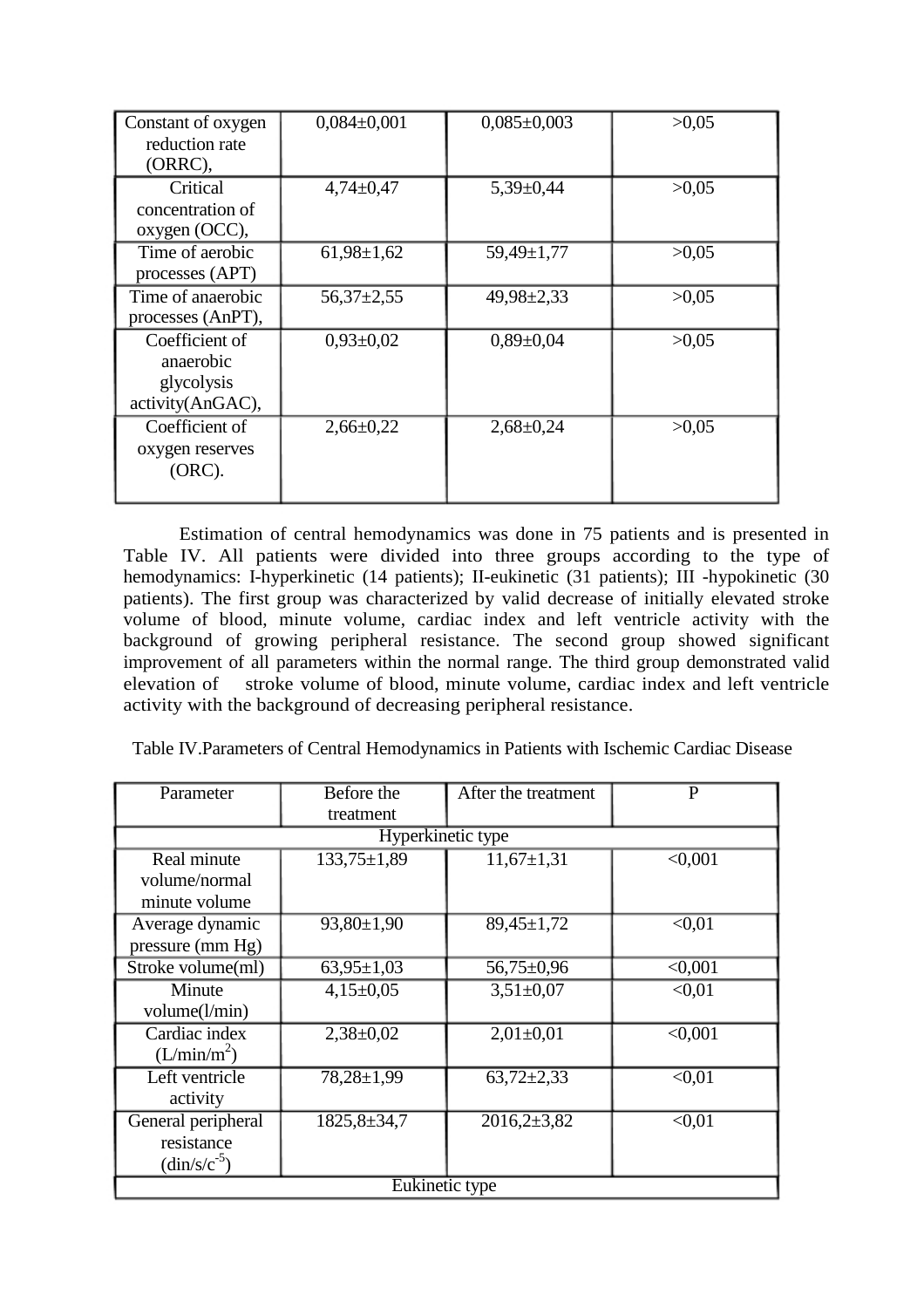| Real minute<br>volume/normal<br>minute volume                       | $93,65 \pm 1,15$    | $103,97 \pm 1,24$  | $\sqrt{0.001}$     |  |  |
|---------------------------------------------------------------------|---------------------|--------------------|--------------------|--|--|
| Average dynamic<br>pressure (mm Hg)                                 | $92,78 \pm 1,27$    | $89,01 \pm 1,35$   | $\overline{<}0.01$ |  |  |
| Stroke volume(ml)                                                   | $51,83 \pm 1,08$    | $56,02\pm1,12$     | $\overline{<}0,01$ |  |  |
| Minute<br>volume(l/min)                                             | $3,24\pm0,09$       | $3,53\pm0,07$      | $\overline{0,001}$ |  |  |
| Cardiac index<br>(L/min/m <sup>2</sup> )                            | $1,80+0,06$         | $1,97 \pm 0,05$    | $\sqrt{0.01}$      |  |  |
| Left ventricle<br>activity                                          | $65,32 \pm 1,32$    | $69,18 \pm 1,67$   | >0,05              |  |  |
| General peripheral<br>resistance<br>$\frac{\text{dim/s/c}^{-5}}{s}$ | $2417,2 \pm 68,1$   | $2124,1\pm 51,3$   | $\sqrt{0,001}$     |  |  |
|                                                                     | Hypokinetic type    |                    |                    |  |  |
| Real minute<br>volume/normal<br>minute volume                       | $69,14\pm1,31$      | $84,73 \pm 1,21$   | $\sqrt{0.001}$     |  |  |
| Average dynamic<br>pressure (mm HG)                                 | $100, 12{\pm}2, 42$ | $94,69 \pm 2,05$   | $\sqrt{0,001}$     |  |  |
| Stroke volume(ml)                                                   | $41,75 \pm 1,05$    | $50,93 \pm 1,22$   | $\sqrt{0,001}$     |  |  |
| Minute<br>volume(l/min)                                             | $2,67 \pm 0.08$     | $3,25\pm0.03$      | < 0.001            |  |  |
| Cardiac index<br>(L/min/m <sup>2</sup> )                            | $1,41\pm0,02$       | $1,72 \pm 0.01$    | $\sqrt{0,001}$     |  |  |
| Left ventricle<br>activity                                          | $58,01 \pm 1,62$    | $68,18 \pm 1,74$   | $\sqrt{0.001}$     |  |  |
| General peripheral<br>resistance<br>$\frac{\text{dim/s/c}}{5}$      | $3060,5 \pm 70,44$  | $2467,3 \pm 53,53$ | $\overline{0,001}$ |  |  |

Thus, all patients of the three groups had the results close to due values or all the data returned to normal ones and, hence, testify the improvement of circulation process.

Veloergometric test was done in 44 (12 female and 32 male) patients. The results are presented in Table V.

| Table V. Estimation of VEM Test before and after the Treatment. |  |
|-----------------------------------------------------------------|--|
|-----------------------------------------------------------------|--|

| Estimation of VEM test | Male   |       | Female        |       |
|------------------------|--------|-------|---------------|-------|
|                        | before | after | <b>Before</b> | After |
| Positive               |        |       |               |       |
| Negative               | 20     | 28    |               |       |
| Non-informative        |        |       |               |       |

Analysis of veloergometric test findings revealed valid decrease of initial double product and of myocardium potential exhaustion coefficient in males and females. It gives evidences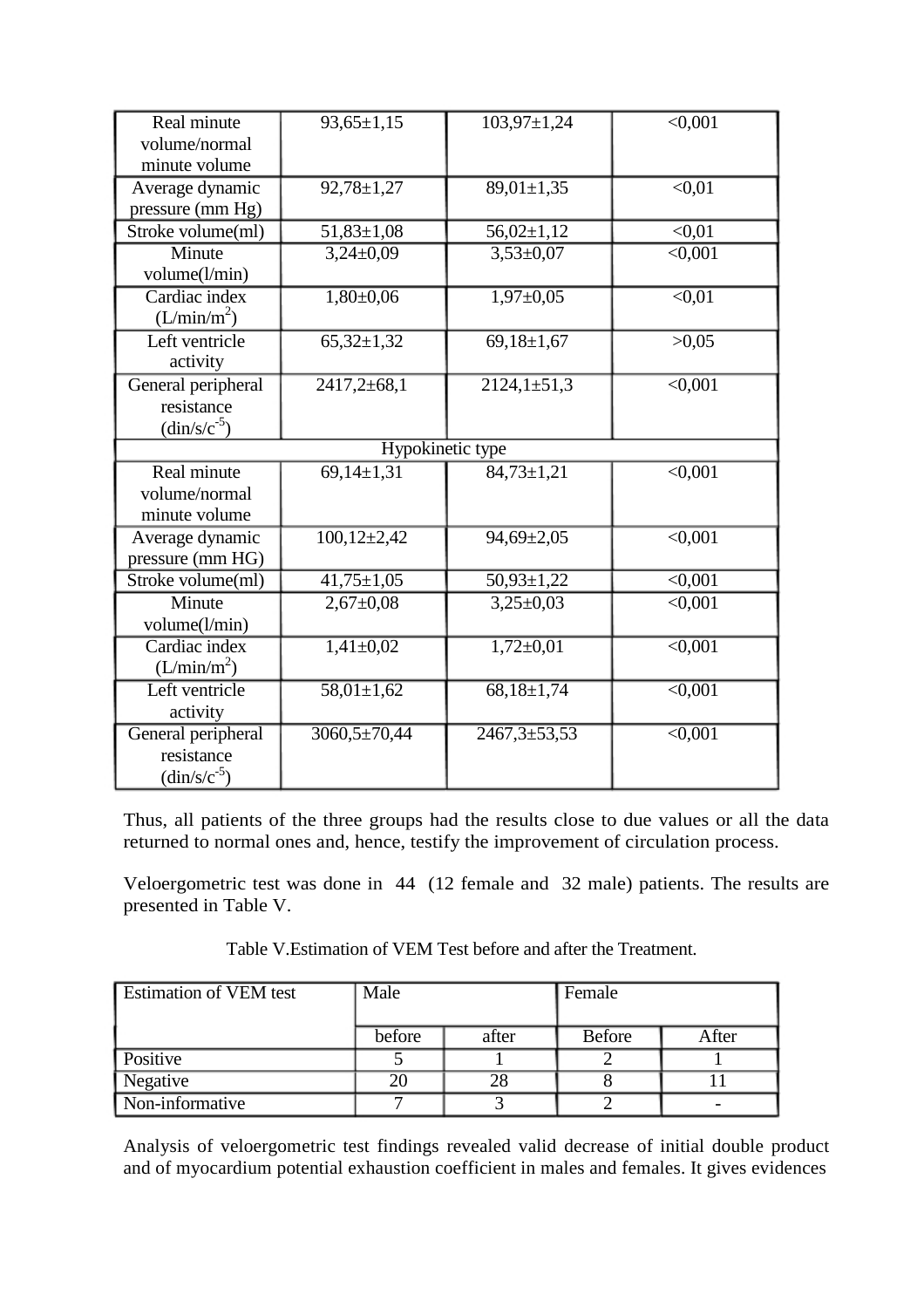of myocardium decreased oxygen consumption and of less cardiac sympatic influences. The patients of the both groups showed increased tolerance to loads, enlarged volume of performed work, higher index of left ventricle output. All these data can be regarded as significant elevation of functional potentials of the body.

| Parameter          | Before the         | After the treatment | $\overline{P}$     |  |  |
|--------------------|--------------------|---------------------|--------------------|--|--|
|                    | treatment          |                     |                    |  |  |
| Males $(n=32)$     |                    |                     |                    |  |  |
| Original double    | $93,23 \pm 1,89$   | $83,71 \pm 1,60$    | $\sqrt{0.001}$     |  |  |
| product            |                    |                     |                    |  |  |
| Double product at  | $265,48 \pm 4,67$  | $265,26\pm4,09$     | >0,05              |  |  |
| the height of load |                    |                     |                    |  |  |
| Tolerance to load  | $686,2{\pm}24,22$  | $823,4 \pm 22,45$   | $\sqrt{0.001}$     |  |  |
| (kgm/min)          |                    |                     |                    |  |  |
| Volume of work     | 4249±22,59         | $5654 \pm 22,93$    | $\sqrt{0.001}$     |  |  |
| (kgm)              |                    |                     |                    |  |  |
| Index of left      | $4,88 \pm 0,33$    | $5,79 \pm 0,38$     | $\overline{<}0,05$ |  |  |
| ventricle output   |                    |                     |                    |  |  |
| Myocardium         | $4,89 \pm 0,29$    | $3,56 \pm 0,32$     | $\sqrt{0,001}$     |  |  |
| potential          |                    |                     |                    |  |  |
| exhaustion         |                    |                     |                    |  |  |
| coefficient        |                    |                     |                    |  |  |
| Maximal oxygen     | $30,29 \pm 1,65$   | $33,45 \pm 1,89$    | $\sqrt{0.001}$     |  |  |
| consumption        |                    |                     |                    |  |  |
| <b>MET</b> number  | $8,72 \pm 0,43$    | $9,59 \pm 0,38$     | $\sqrt{0,001}$     |  |  |
| Females $(n=12)$   |                    |                     |                    |  |  |
| Original double    | 99,46±1,36         | $84,31 \pm 1,17$    | < 0,001            |  |  |
| product            |                    |                     |                    |  |  |
| Double product at  | $257,08 \pm 9,14$  | $258,03\pm7,03$     | >0,05              |  |  |
| the height of load |                    |                     |                    |  |  |
| Tolerance to load  | $542,77 \pm 17,01$ | $632,23\pm 15,37$   | < 0,001            |  |  |
| (kg m/min)         |                    |                     |                    |  |  |
| Volume of work     | $3487 \pm 211.9$   | $4521 \pm 219,7$    | $\sqrt{0.001}$     |  |  |
| (kgm)              |                    |                     |                    |  |  |
| Index of left      | $3,75 \pm 0,19$    | $4,17\pm0,16$       | $\sqrt{0.01}$      |  |  |
| ventricle output   |                    |                     |                    |  |  |
| Myocardium         | $6,43\pm0,46$      | $4,99 \pm 0,42$     | < 0.01             |  |  |
| potential          |                    |                     |                    |  |  |
| exhaustion         |                    |                     |                    |  |  |
| coefficient        |                    |                     |                    |  |  |
| Maximal oxygen     | $26,52\pm1,09$     | $28,97 \pm 1,15$    | $\sqrt{0.01}$      |  |  |
| consumption        |                    |                     |                    |  |  |
| MU number          | $7,58 \pm 0,38$    | $8,27 \pm 0,42$     | $\sqrt{0.001}$     |  |  |

Table VI. Veloergometric Test Parameters before and after Ozonetherapy

Tailor's test modified by T.Nemchin, done in 54 patients, showed valid decrease in anxiety indexes and, thus, testifies psychoemotional stabilization.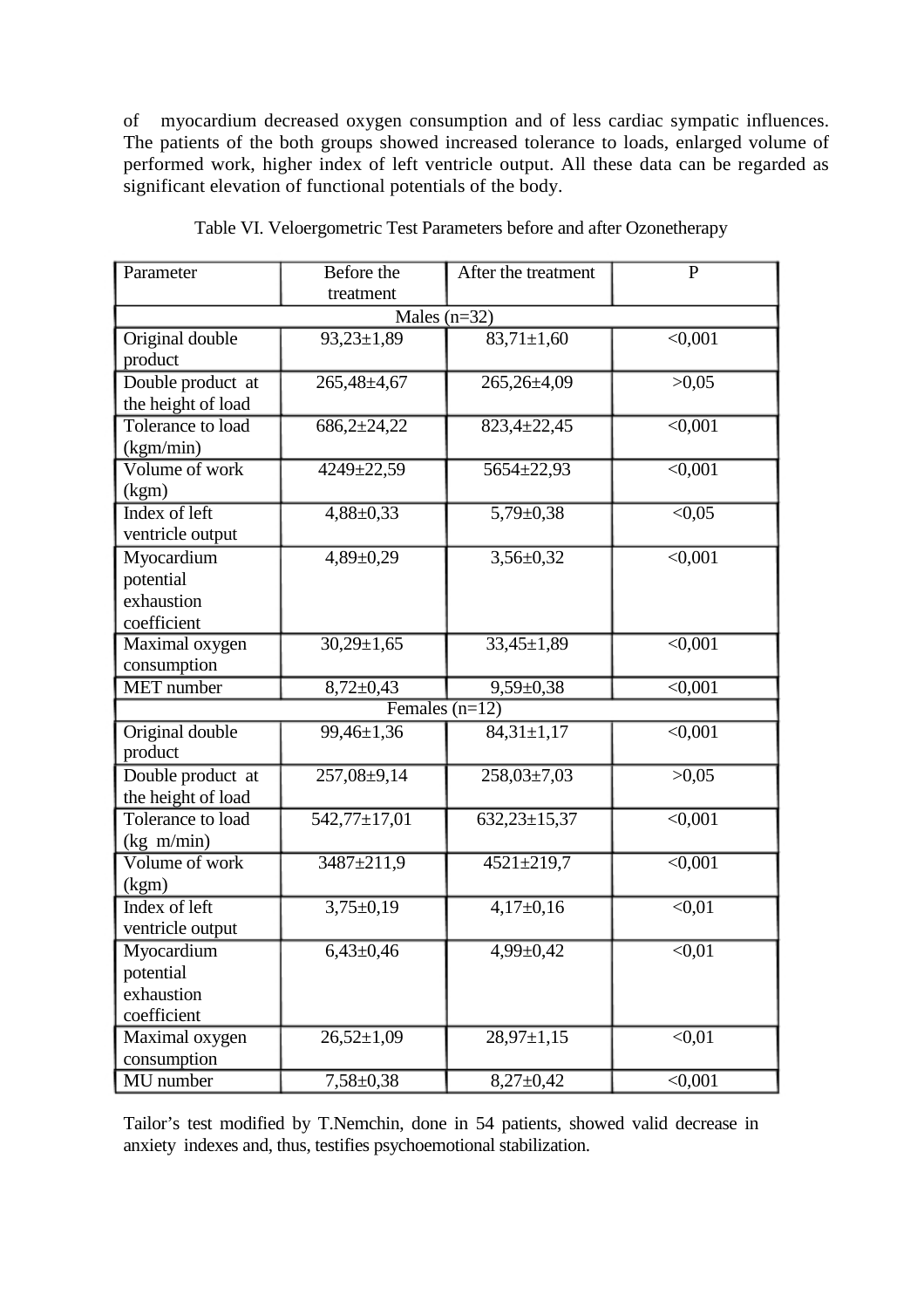| Parameters                                 | Before the<br>treatment | After the treatment | D             |
|--------------------------------------------|-------------------------|---------------------|---------------|
| Anxiety index                              | $22,95 \pm 1,03$        | $13,09 \pm 0,98$    | < 0.001       |
| Anxiety<br>manifestations<br>according to: |                         |                     |               |
| -somatic condition                         | $33,72 \pm 1,56$        | $17,98 \pm 1,78$    | < 0.001       |
| -neuro-psychic<br>activity                 | $55,95 \pm 1,70$        | $35,40 \pm 1,92$    | < 0.001       |
| -social state                              | $31,71 \pm 2,24$        | $26,24\pm1,65$      | $<$ 0.01 $\,$ |

Table VII. Tailor's Test Parameters before and after Ozonetherapy.

### **Conclusion**

1.The method of ozonetherapy proves to be helpful in a complex spa-resort treatment of patients with stable angina to reinforce the cardio-vascular activity in conditions of humid subtropics.

2.The scheme of ozonetherapy should be chosen individually according to patient's condition, pulse, arterial pressure before and after the procedure. The following parameters should also be taken into consideration: control of adaptive reactions according to L.Garkavi, lipid peroxidation data and antioxidant system enzymes, oxygen metabolism kinetics findings received by transcutaneous polarography, etc.

3. Analysis of general non-specific reactions (according to L.Garkavi) allows to recommend ozonetherapy to be widely used in a complex spa-treatment in patients with cardio-vascular diseases in order to shorten the period of adaptation and reinforcement of the basic spa therapy.

4. The results of oxygen metabolism kinetics test show growing efficiency of oxygen consumption with the body tissues due to ozonetherapy.

5. Analysis of veloergometric test readings confirms the economical utilization of myocardium potentials after the course of ozonetherapy along with increasing tolerance to physical loads and volume of the performed work. Thus, functional myocardium potentials become reinforced, and it seems to be of particular importance for this group of patients.

6. Ozonetherapy was found to result in lowering down the anxiety level and it was confirmed by tailor's psycho-tests.